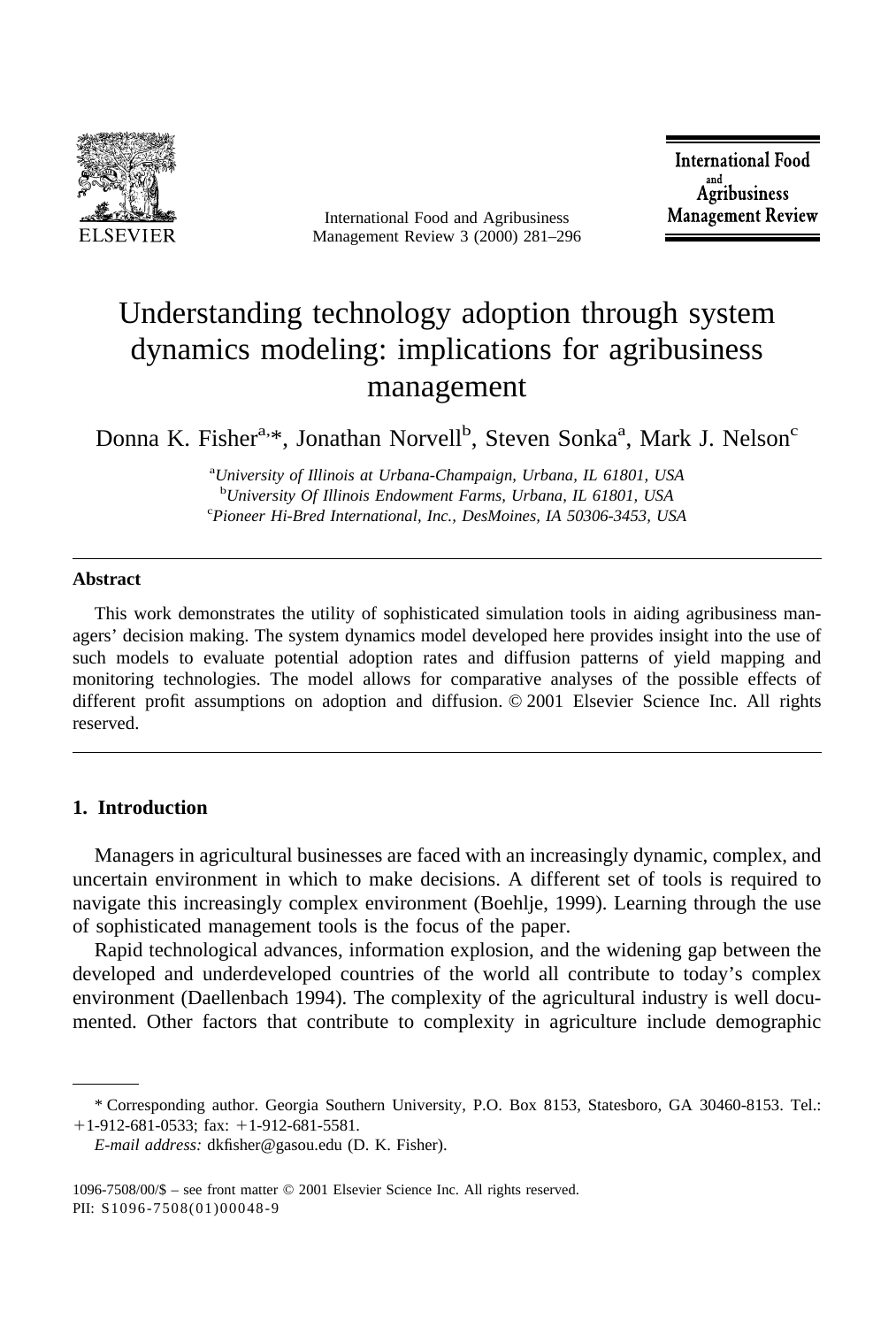issues (poverty, high population growth, and income growth rates), dietary and consumer preference changes, government action, agricultural research, land use, and climatic changes (Pinstrup–Andersen and Pandya–Lorch, 1998).

The results of agribusiness decisions are not known ex ante and are often not immediately realized, thus contributing to the complexity of the environment. The seasonal nature of agriculture means the results of decisions made today regarding planting and chemical applications often take months to materialize. Further, decisions related to investments, technology adoption, market development, and agri-chemical research in the agricultural input sector can take years, or even decades, to yield results.

The characteristics of this environment, coupled with managers' less-than-perfect rationality, lead managers to formulate mental models of their environment and to rely, to some degree, on these during decision-making (Huff, 1990). System dynamics modeling is one of a number of tools that can help managers learn and revise their mental maps of their business environment, and thereby improve decision making and performance.

"Managers and organization theorists often point to high-performing teams in sports or the performing arts as role models of flexibility, learning, and consistent quality. Yet most firms, unlike a basketball team or symphony, have no practice fields where managers' skills can be developed and team competencies enhanced. Opportunities to reflect, to experiment, to challenge and revise mental models may be even more important for learning in firms than in sports or the arts," (Senge and Sterman, 1994: 213).

System dynamics models can act as "flight simulators" that managers may use as a practice environment. They provide the opportunity for reflection and experimentation thus enabling decision makers to more fully comprehend the complex environment in which they work.

The adoption and diffusion of precision agriculture technologies encompasses a high degree of complexity in which to model and explore decision making. The complexity exists, in part, because the benefits of using such technologies are uncertain before adoption. Potential and current adopters of the technology learn about the benefits through information feedback within the system. Learning about the technologies' benefits influences the adoption process. Through system dynamics modeling and simulation, members of the agribusiness management community may gain insight into the causal factors influencing farmers' adoption decision making processes and, thereby, into the potential diffusion patterns resulting from those adoption decisions. Knowledge of how causal factors influence precision agriculture technology diffusion patterns may assist agribusiness decision-makers in strategic planning.

In this study, we examine how a tool that facilitates learning increases our understanding of technology adoption and diffusion. Learning models, such as the one employed in this research, can be useful as they make explicit time lags and complex factors in the adoption process. We use scenarios to illustrate the potential applicability of the model. These scenarios are not predictions of the future, instead, they allow us to imagine different, plausible alternative paths that could materialize (Mason, 1994), and through the model, gain a better understanding of potential outcomes. The key motivation in using such tools is to improve decision making and understanding of future changes.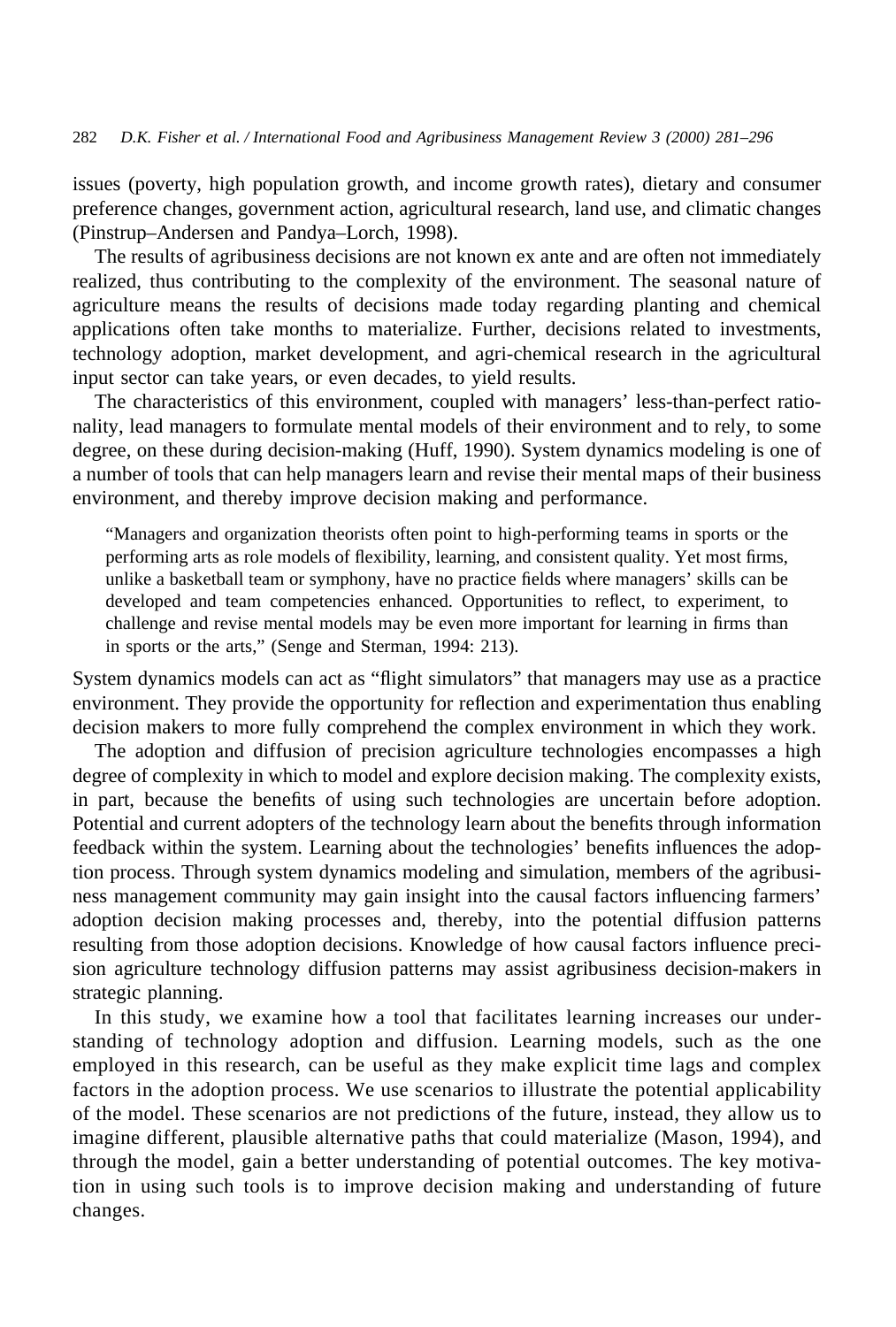### **2. Literature review**

We draw from multiple research streams in our discussion of the usefulness of system dynamics modeling as a tool for agribusiness management. First, to understand the context of the example, we examine precision agriculture and diffusion literature. Next, we look at learning in system dynamics modeling.

### *2.1. Precision agriculture*

Precision agriculture (PA) is the application of information technologies to production agriculture. The National Research Council (NRC) defines PA as, ". . . a management strategy that uses information technologies to bring data from multiple sources to bear on decisions associated with crop production," (NRC, 1997: 1). PA includes multiple technologies impacting key farm management practices by characterizing the spatial and temporal variability in agronomic practices (also see Mulla and Schepers, 1997; Nowak, 1997). Key practices include yield monitoring, fertilizer applications, pest management, and drainage management.

The practical application of PA technologies faces agronomic and economic uncertainty. Many researchers believe that PA technologies will affect an evolutionary change in agriculture, rather than a revolutionary one. Recent PA research is inconclusive about the current profitability of PA practices (Lowenberg–DeBoer and Swinton 1997; Schnitkey et al., 1996). A few studies, do however, provide rates of adoption (Akridge and Whipker, 1996; Swinton, 1996; Khanna et al., 1999; Norvell and Lattz, 1999). In general, results show that farmers are willing, but not immediate, adopters of new PA technologies.

Of the PA practices, yield monitoring and mapping appear to be incurring the fastest acceptance among farmers (Khanna et al., 1999; Norvell and Lattz, 1999). A yield monitor refers to an on-the-go sensor that estimates the volume and moisture of grain flowing through the combine as well as the area covered by the combine. It then reports an estimate of the per acre yield on a display screen located in the cab of the combine. Yield mapping refers to the combination of yield monitor results with spatial information (longitude and latitude) and the creation of yield "maps" across fields. Yield mapping will precede other PA technologies in adoption because it provides information for evaluating the productivity effects of other practices (Pierce et al., 1997). Therefore, by modeling yield mapping technology adoption, we can gain insight into the potential adoption patterns of other PA technologies.

Currently, the cost of adding yield monitoring technology onto a combine is about \$6,000. Yield mapping technology typically costs around \$9,000. In addition, the mapping technology requires a subscription to a global positioning signal that varies in cost, but a medium quality signal is around \$500 per year.

In addition to financial costs, some nonpecuniary costs of implementing this technology exist as well. One is calibration. Yield monitors need to be calibrated to actual yields. This must be conducted for each crop at the beginning of the harvest season and as conditions change. For example, if corn moisture varies substantially the monitor must be recalibrated to remain accurate. As with any new equipment, operator learning is necessary. Some farm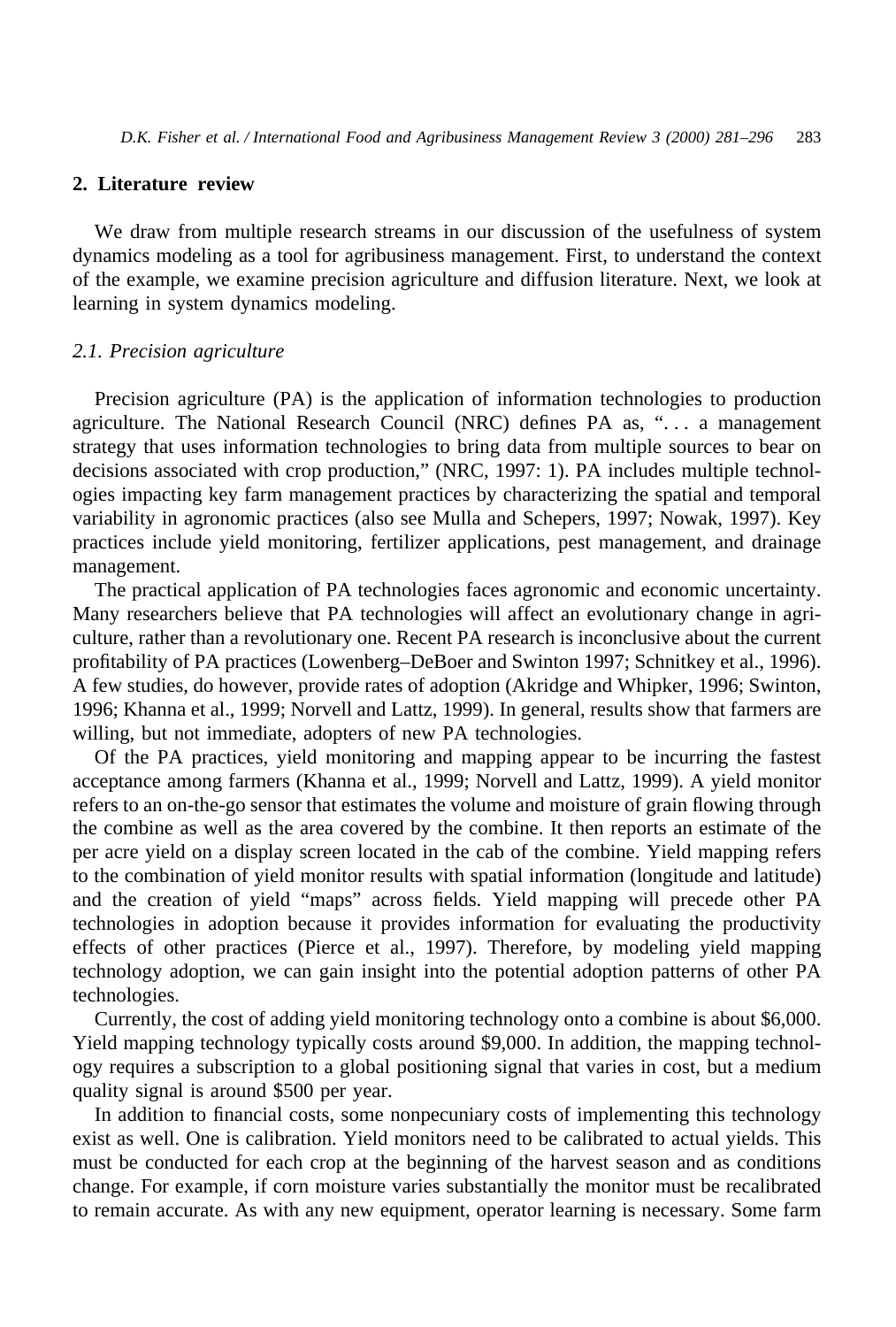equipment dealers offer half-day training to teach basic use of the yield monitors and transfer of data to a computer mapping program. However, the learning or management costs have been lowered as the technology has improved. Today's monitors and mapping programs are much more "user friendly" than those of a few years ago.

## *2.2. Diffusion models*

The diffusion of innovations is a well studied subject by numerous researchers across multiple disciplines with the primary objective of understanding the mechanisms that motivate the innovation and diffusion processes (Rogers, 1995). Diffusion is distinguished from adoption as being the process by which a new product is spread among users, while adoption is treated as an individual, internal decision process (Rogers and Shoemaker, 1971; Mahajan and Peterson, 1979).

Many researchers have used mathematical (logistic functional form) models to study dynamic diffusion processes (Blackman, 1974; Mahajan and Peterson, 1978; Mahajan and Shoeman, 1977; Sharif and Ramanathan, 1981). Most of these models are deterministic, have a binomial form (adopt or not), and result in a typical S-shaped diffusion curve. Diffusion models increase in complexity through the inclusion of spatial, temporal and causal factors. According to Sharif and Ramanathan (1984), once a diffusion model takes on these factors, system dynamics should be used to ease the mathematical and computational complexity. Several diffusion models have utilized a system dynamics methodology (see Blackman, 1972a; Homer 1987; Finkelstein et al., 1984; Sharif and Kabir, 1976).

Our study incorporates both temporal and causal aspects. We utilize a system dynamics model to explore the adoption and diffusion of yield monitoring and mapping technology by Illinois producers. The model makes explicit the causal relationships that influence technology adoption and diffusion behavior. This simulation approach allows members of the agribusiness community to gain insight into the causal factors influencing farmers' adoption decision making processes and thereby into the potential diffusion patterns resulting from those adoption processes.

# *2.3. System dynamics modeling: learning and technology adoption*

One advantage of using system dynamics models over more traditional models is the inclusion of feedback effects. This makes the model's output more realistic and exposes complexity that may be hidden in other modeling techniques. Thus, decision makers can more easily identify the interrelationships in the environment of the model. Feedback occurs in another level as well. As managers practice with the simulation, their understanding of the environment changes. They learn from the feedback the model gives them.

"Learning is a feedback process. We make decisions that alter the real world; we receive information feedback about the real world, and using the new information, we revise our understanding of the world and the decisions we make to bring the state of the system closer to our goals," (Sterman 1994: 291). Sterman's emphasis of learning through feedback is illustrated in Figs. 1 and 2. Single-loop learning can change a particular decision one might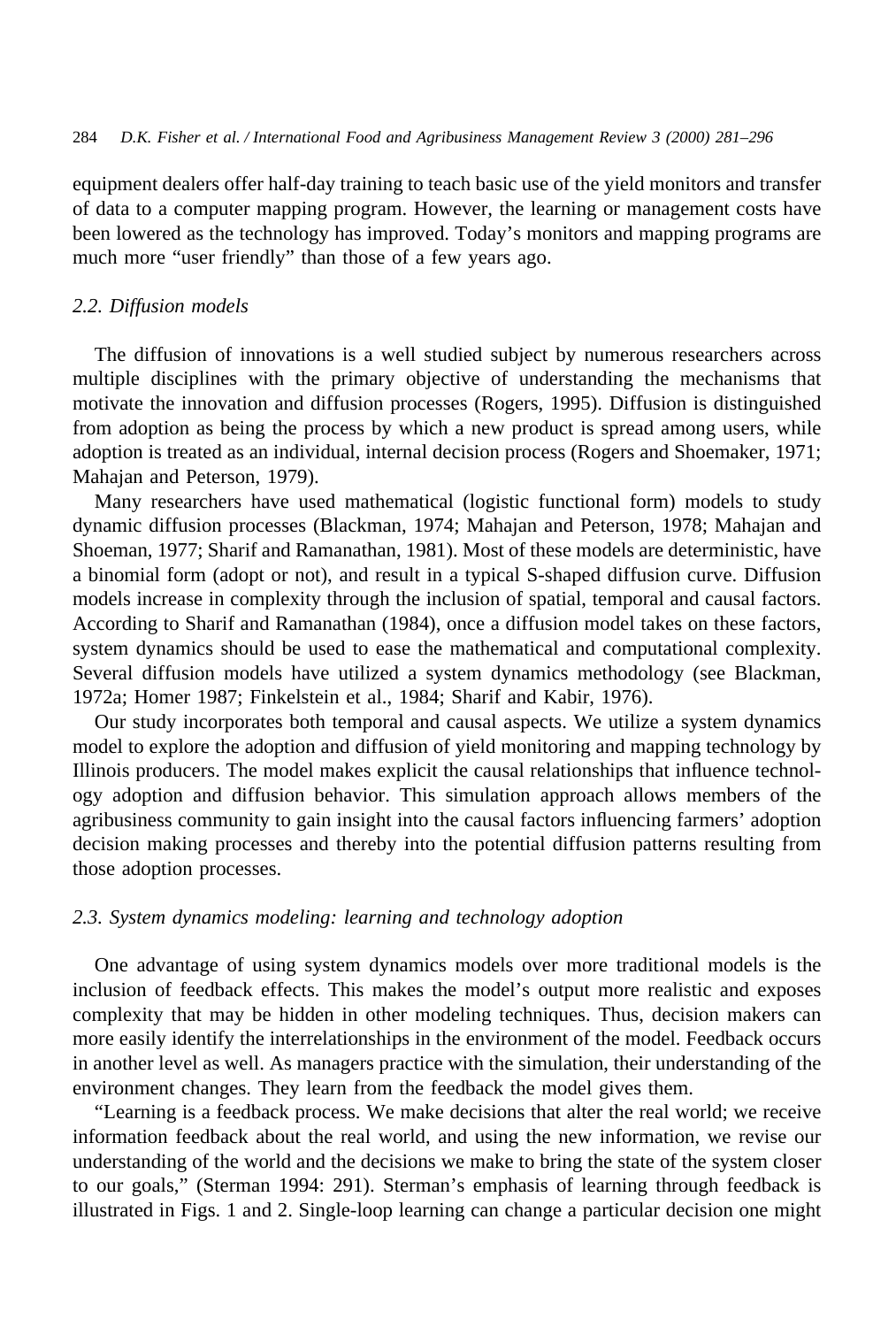

Fig. 1. Single-loop learning.

make (Fig. 1). However, feedback in double-loop learning actually changes how an individual thinks about a given problem (Fig. 2).

Homer (1987) utilizes feedback in a system dynamics model to explain the emergence of medical technology by modeling how the adoption process motivates the diffusion of new technology. He demonstrates how exogenous and endogenous factors impact the adoption process. Exogenous factors include such things as attributes of the technology, government intervention, initial perceptions, new purchase decisions, and the standard of performance. Endogenous factors are use, evaluation, and support.

Homer's model incorporates two feedback loops that are important to the adoption and



Fig. 2. Double-loop learning.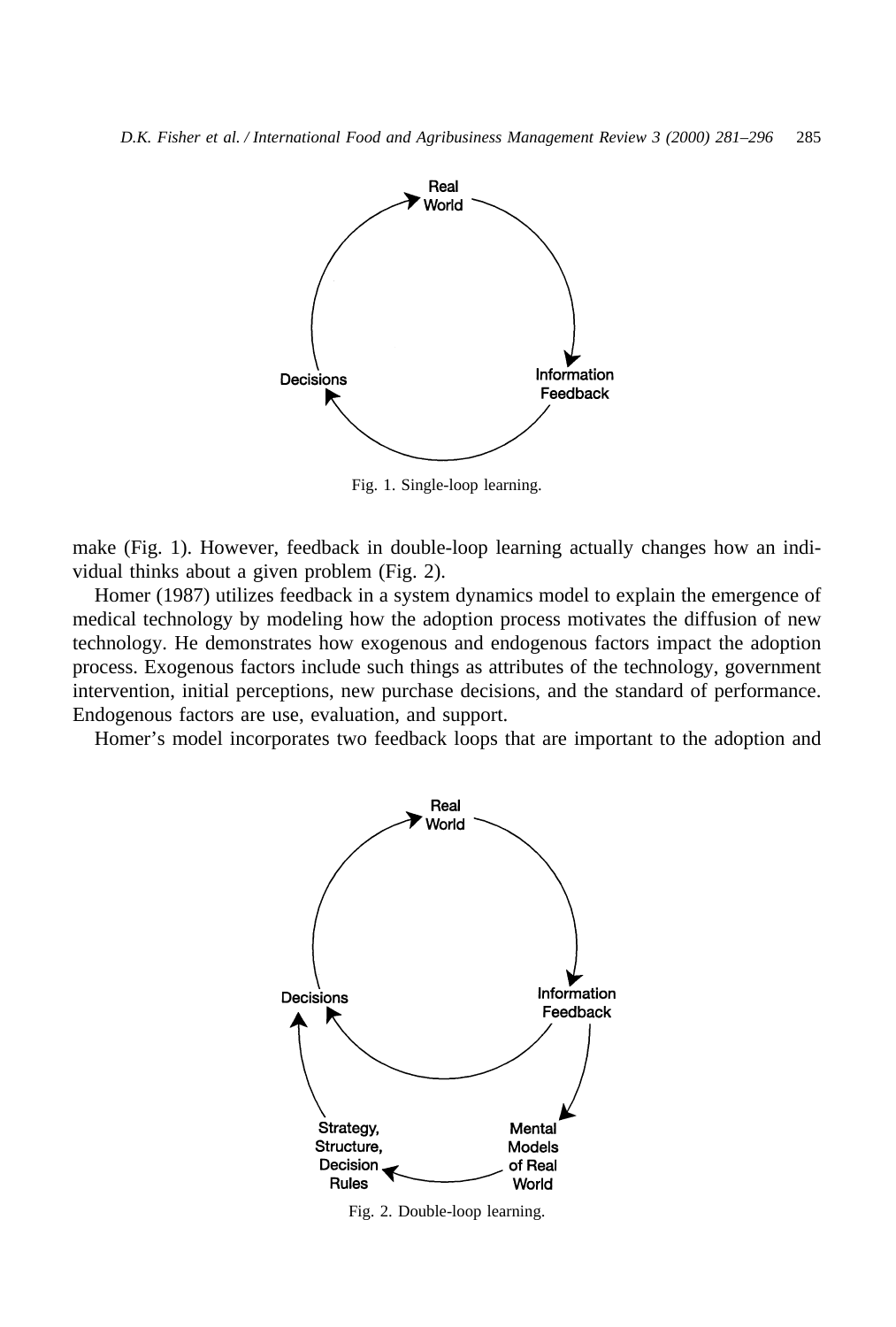diffusion of technologies. The first loop is a word-of-mouth loop that links the fraction of adopters in the current period to future acceptance rates. The second important feedback loop is promotion. The promotion loop basically relates current annual purchase rates of the new technology to future levels of promotion.

The model employed in this paper builds on Homer's approach to model the adoption and diffusion processes of yield monitoring and mapping technologies. As in Homer's work, a system dynamics approach allows us to capture the time lags inherent in technology adoption and diffusion.

## *2.4. Simulation model*

Our model, developed using the PowerSim® software package, focuses on the adoption and diffusion of yield monitoring and mapping (YMM) technologies. The model builds on work conducted by Nelson (1998). This section examines the assumptions and resulting behavioral characteristics of the simulation model. Next, it looks at the YMM technologies diffusion process. Then, the YMM technologies adoption process is discussed. Finally, the role of information flows in the system is explored.

Through PowerSim® we set up a time span and time increment for the simulation, 20 years in this case. It allows qualitative variables and relationships, and employs those in a mathematical equation framework to describe the causal relationships between variables in the system. Stock variables accumulate or deplete depending on flows (change rates) across time. For example, adoption level is a stock variable in this model that changes by the acceptance rate (flow variable) over time. The acceptance rate is a mathematical equation:

Acceptance rate = Farmers  $\times$  (Map Adoption Rate  $\times$  Age Factor)

As the model progresses from year to year, the adoption level changes according to the acceptance rate algorithm. Research specifies (estimates) relationships regarding how acceptance rate is affected by other variables. Econometrics, theories, and expert judgment are incorporated in a given simulation run. The real power behind system dynamics modeling is in the comparison between variables across different runs.

The model assumes there is no limitation on diffusion throughout the production agriculture system, and that technology is readily available to all. In addition, producers are faced with a binary decision to adopt or not adopt. Once adoption occurs, a producer will not choose to return to nonadopter status. Monitoring technology adoption is a necessary condition before mapping technology adoption can occur. Finally, the cost of information technology is assumed constant over the span of the simulation.

These assumptions result in a number of behavioral characteristics in the model. Explicit temporal diffusion patterns are defined; however, spatial diffusion patterns are not explicitly identified. Moreover, the model behavior is defined through decision functions, which in turn regulate the physical and information flows. Thus, it is possible to examine potential future behavior and explore actions that would suggest alternative behavior through the model.

The model is affected by both exogenous and endogenous factors (Homer, 1987). The exogenous factors include the general profitability of production agriculture; the agronomic,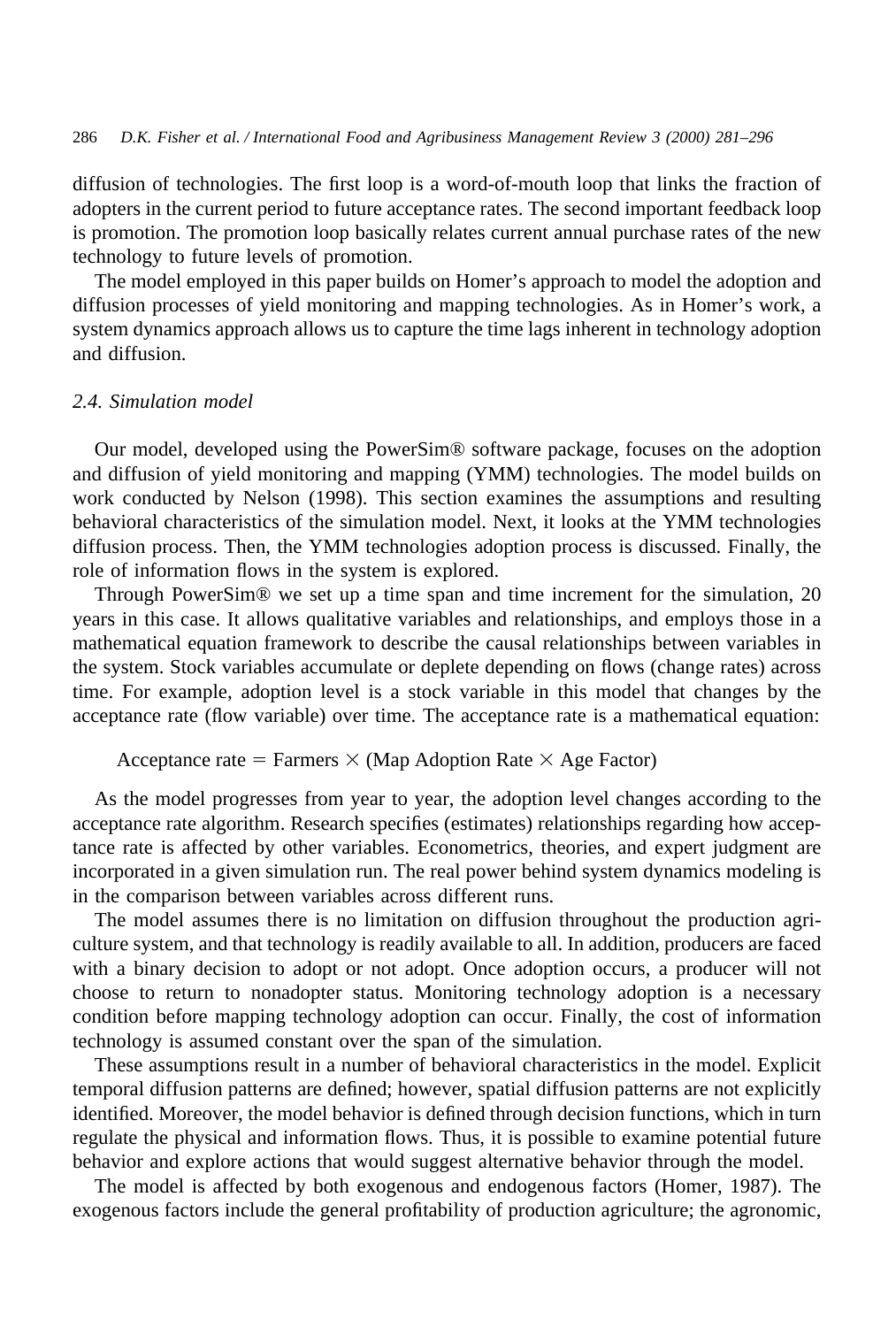|--|

| Decision maker                        | Endogenous factors                                                                                                                                                                                                                 | Decision process                                                                   |  |  |
|---------------------------------------|------------------------------------------------------------------------------------------------------------------------------------------------------------------------------------------------------------------------------------|------------------------------------------------------------------------------------|--|--|
| Farmer                                | Current use of YMM technologies<br>Extent of information sharing and pooling<br>Extent of word-of-mouth on their assessment<br>of YMM technologies                                                                                 | Replace combine machinery<br>Adopt or not adopt<br>Share or pool PA<br>information |  |  |
| YMM technologies providers            | Continued development reducing technology<br>cost<br>Extent of promotional marketing on YMM<br>technologies                                                                                                                        | Improve technologies<br>Promote technologies                                       |  |  |
| Yield mapping service<br>providers    | Continued development reducing technology<br>cost<br>Development of a market infrastructure<br>supporting yield map interpretation<br>Extent of promotional marketing on YMM<br>technologies                                       | Provide interpretation<br>services                                                 |  |  |
| Agronomic and economic<br>researchers | Amount of research influencing the<br>understanding of PA knowledge to be<br>applied to PA production enhancing practices<br>Influence of environmentally friendly<br>regulation on the diffusion processes of<br>YMM technologies |                                                                                    |  |  |

Factors and decision processes for production agriculture's decision makers

economic and technological capabilities of PA; potential government regulation; and farmer demographics in the region of interest. The endogenous factors are best understood in relation to the various decision makers in production agriculture as seen in Table 1.

Farmers, one of four types of decision makers in the system, decide when to replace machinery, whether to adopt the new technology, and whether to share information about their experiences using the new technology. All of these decisions influence technology adoption and diffusion. The model is centered around farmers' technology adoption decisions. However, technology providers (and other decision makers) can affect the system as they can both improve and promote the technology.

Following Homer's (1987) approach, we explicitly model agent decisions in relation to the exogenous and endogenous factors so as to explore interrelationships that affect the technology diffusion process. The relationships between the exogenous and endogenous factors are depicted in Fig.  $3<sup>1</sup>$ . The exogenous factors (farm profitability, government regulation, and the initial conditions) combine with the endogenous variables (market support for new technology, research, technology learning, and performance) to drive the adoption decision. For example, the endogenous performance variable (Agronomic, Economic, and Technological Performance) is affected by a set of forces; directly through the endogenous factors of yield map interpretation support, research and technology learning; and indirectly through the exogenous factors of technological constraints, monitor performance in this case, and initial conditions. Every stock variable requires an initial level. These initial conditions are determined through study and observation.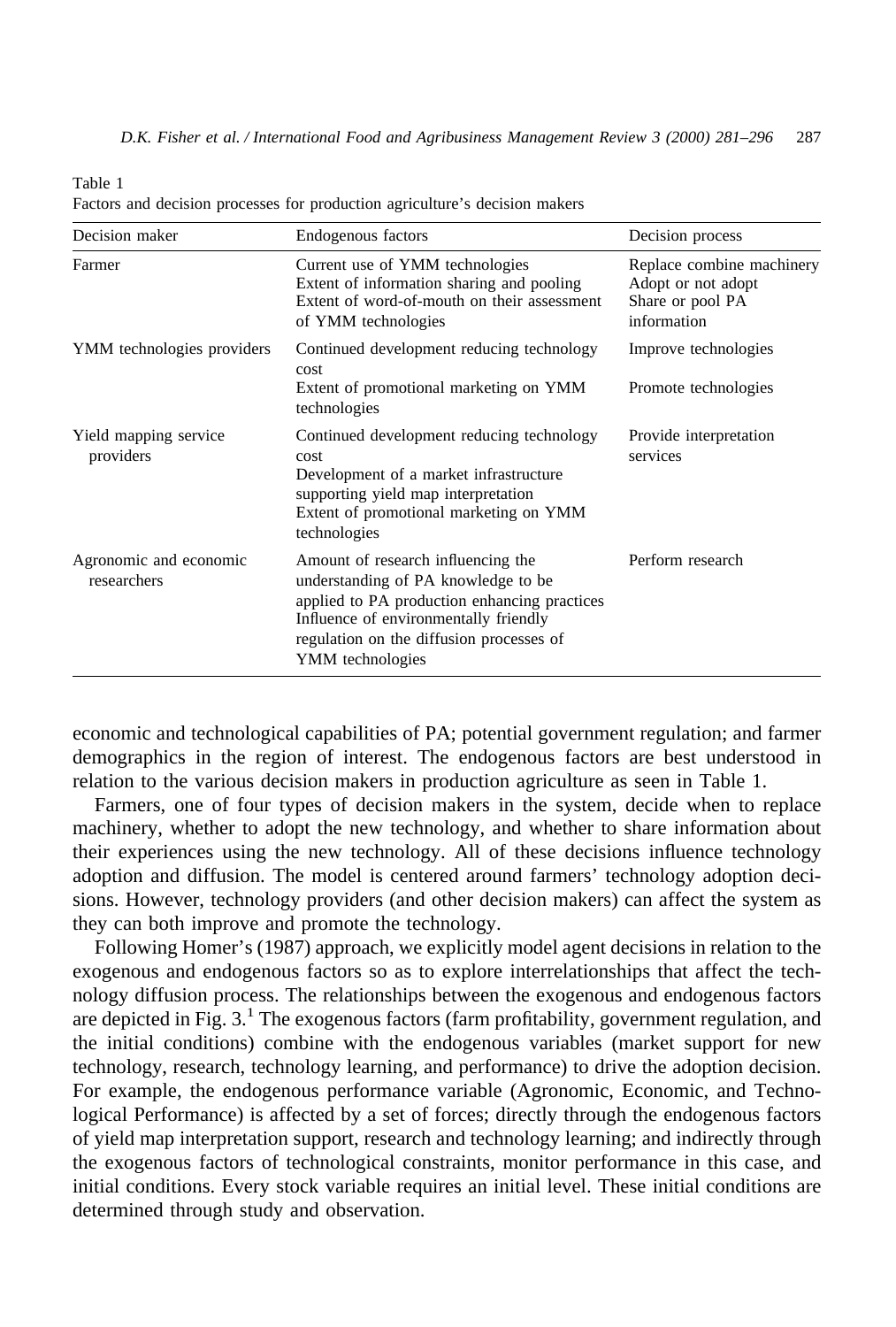

Fig. 3. Exogenous and endogenous factors' influence on yield monitoring and mapping adoption and diffusion.

Now we turn our attention to technology adoption. The adoption of yield monitoring and mapping technologies is modeled as a multistage process replicating the marketplace for these technologies. Further, in this model, the combine purchase decision is sequentially interrelated with the adoption of the technologies. Fig. 4 illustrates the model processes for monitor adoption. The farmers who have not adopted monitors, can do so in conjunction with a combine purchase or can purchase the monitor to install in an existing combine. In either case, the choice is driven by perceived costs and benefits. However, consistent with considerable decision theory research, perceived costs of a stand-alone purchase are higher than those of the monitor purchase within a new combine (Kahneman and Tversky, 1979).

Those producers who do not purchase a monitor in a given time period return to the pool of potential adopters. Those who do purchase, whether as a stand-alone or within a combine, add to the pool of potential mapping technology adopters. In addition, farm profitability



Fig. 4. Farmer acceptance of yield monitoring technology.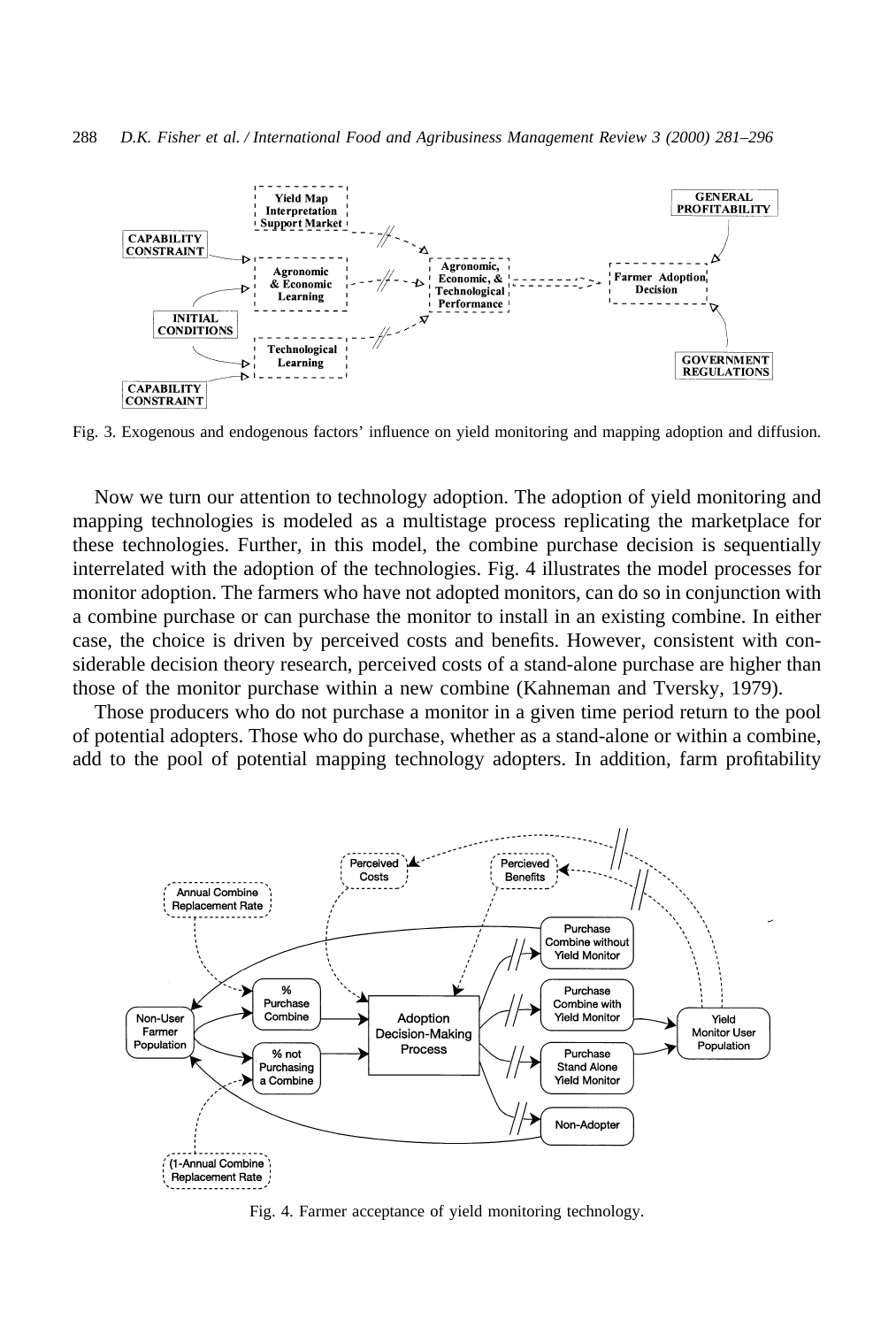

Fig. 5. Information dynamics.

influences the number of potential combine purchasers. Profit also has an indirect effect on YMM technologies adoption through the perceived benefits. Although not shown, similar processes are defined in the model to track the pool of actual and potential adopters of the mapping technology.<sup>2</sup>

Next we examine how the flow of information affects the system. For explanatory purposes, let's focus on how information affects the perceived benefits of yield mapping, which in turn influences technology adoption.<sup>3</sup> As shown in Fig. 5, the perceived benefits variable is driven by two variables, volume of information and learning. The volume of information variable is a function of promotional marketing and word-of-mouth influences, both of which are affected by the installed base of farmers who use yield mapping.<sup>4</sup> The learning variable is formed in a somewhat more complex fashion being affected by technology capabilities; agronomic and economic research results from, for example, universities and extension; and information pooling by the users of yield maps.

To illustrate the capabilities of the modeling tool, data and relationships for a specific setting of a six county area in Illinois are employed (Champaign, Douglas, Edgar, Ford, Iroquois, and Vermilion counties). Census data are used to segregate farm operators into three age categories; those up to 54 years of age, those 55 to 64, and those 65 years old and older. Age demographic categories are employed so that the model can explore the effect of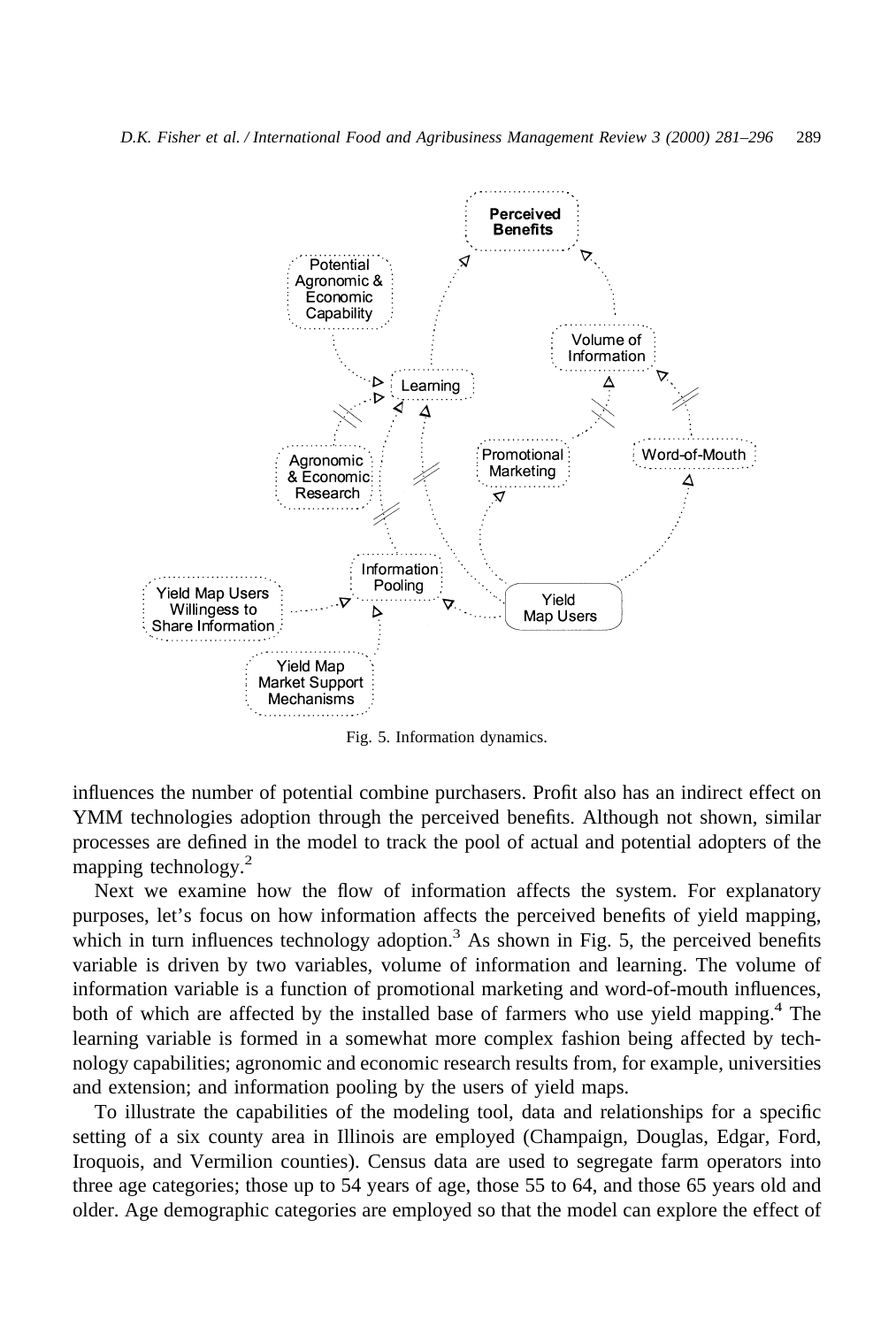| Age cohort   | Combine purchase rate | Yield monitor users | Yield map users |
|--------------|-----------------------|---------------------|-----------------|
| Less than 55 | 25%                   | 40%                 | 20%             |
| $55 - 64$    | 15%                   | 20%                 | 5%              |
| Over 64      | 5%                    | 5%                  | 2%              |

Table 2 Initial population and combine purchase rates

differing time horizons (on the combine purchase decision) and on attitudes towards new technology adoption.

Both model conceptualization and populating the model with data required integration of disciplines and data sources. The conceptual framework was guided by economics, decision sciences, and system dynamics principles, as well as information regarding the technologies of precision agriculture. Wherever possible and appropriate, data from secondary sources, especially the Illinois Farm Business Farm Management system, were employed. In numerous instances, personal interviews with industry experts were employed to provide values for parameters for which secondary data does not exist or would not be appropriate.

## **3. Scenarios and results**

Recall the purpose of this study is to provide insight into the usefulness of management tools in decision making for agribusiness management. Scenarios are formed by altering the levels of influential factors within the model. This allows us to observe the model's behavioral response. In this article, we evaluate potential adoption rates and diffusion patterns under different farm profit scenarios. The model's base scenario will be discussed as a reference point for gauging the behavioral responses of the subsequent simulations. Next, four profit scenarios are analyzed to provide insight into the use of the model to evaluate potential adoption rates and diffusion patterns of YMM technologies. As is demonstrated in this example, the model allows for comparative analyses of possible effects of different profit assumptions on adoption and diffusion rates.

The initial conditions of several influential factors within the model are made explicit before the base scenario results are discussed. First, the assumed initial conditions of critical coefficients and decision functions will be presented. Second, the base simulation results of YMM technologies adoption will be demonstrated. Then, the temporal aggregation of those adoption processes will be illustrated representing the diffusion patterns of YMM technologies for the base case.

The model is first run with profits fixed over a 20-year period.<sup>5</sup> This is the base case and it serves as a reference point for the different scenarios. The initial conditions of critical coefficients and decision functions are quantified by information gathered from published sources, industry representatives and industry experts. Table 2 shows the base case combine purchase rate and the initial user population percentages for the three age cohorts in the model. These numbers are consistent with estimates of the number of yield monitoring and mapping users given by field experts. Additionally, published surveys of farmers in this area or nearby areas reflect similar user rates (Khanna et al., 1999; Akridge, 1996).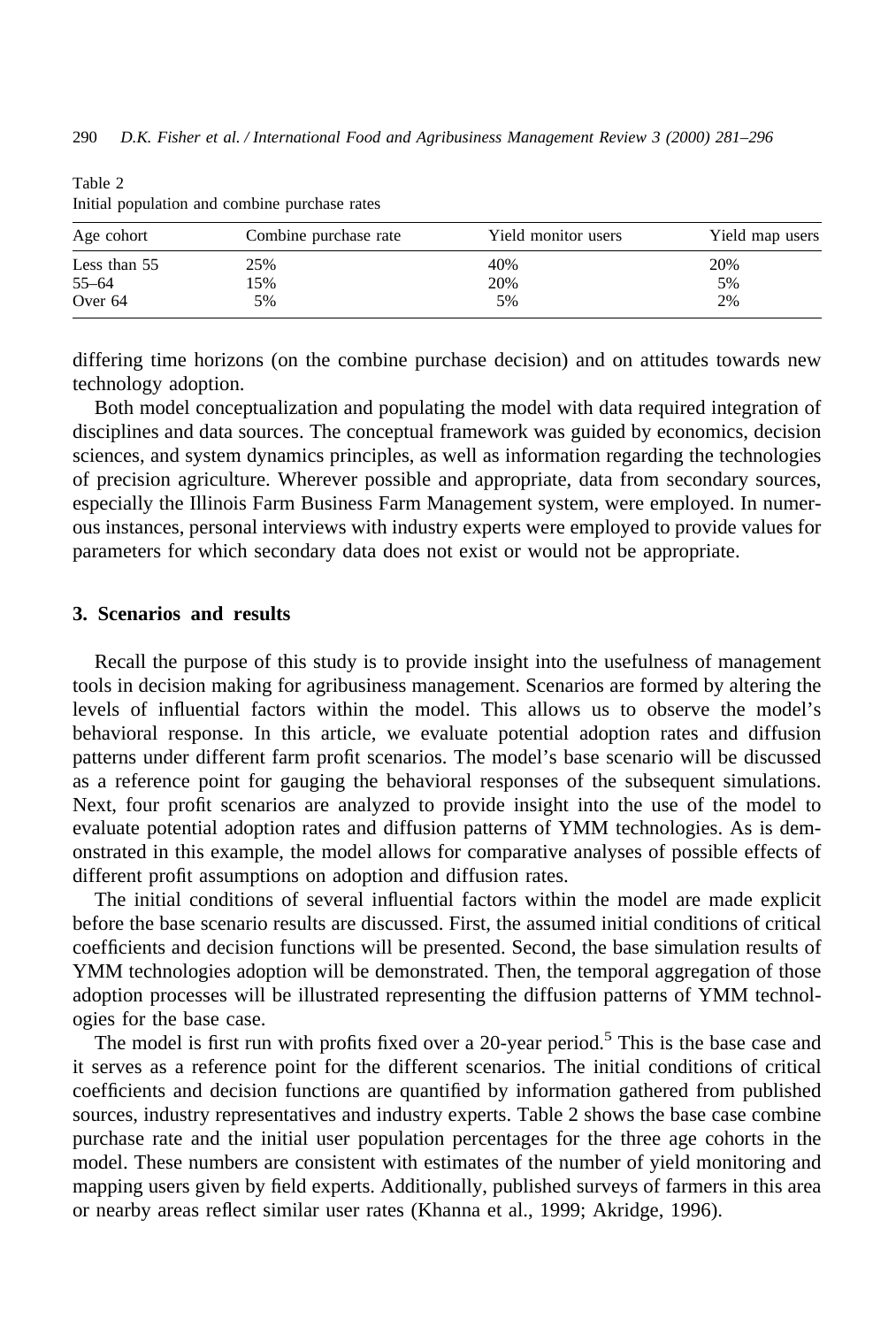

**Yield Monitor and Mapping User Population Dynamics** 

Fig. 6. Technology use for base case simulation.

From Fig. 6 we see that the number of farmers using yield monitor technology (Total YMTTUsers) starts at approximately 1600 in the first year, then increases to roughly 3700 at year 12, before it decreases back to about 3200 in year 20. Even though the actual number of monitor technology users is decreasing, the percentage of users in the population remains relatively the same  $(\sim)90\%$ ) over the last several years of the simulation. Likewise, the number of yield map users (Total\_YMPT\_Users) in the population starts at roughly 250, increases to a high of about 3300 in year 14, and then tapers off to about 3050 as the total population decreases. Again, the percentage of users in the population remains relatively constant (80%) towards the end of the simulation period.

As seen in Fig. 7, individual adoption decisions can be aggregated to represent technology diffusion through the population. In this study the diffusion rates for yield monitor technology (YMTTUserRatio) that we monitor through the various scenarios are 50%, 80%, and 90%. In the base case simulation, these are reached at 5.50, 9.75 and 13.50 years, respectively. Similarly, the yield mapping technology diffusion rates (YMPT\_User\_Ratio) of interest for this study are 30%, 50%, and 80%. In the base case simulation, these are reached at year 5.50, 8.50 and 13.00, respectively.

After the base case is established, multiple farm profitability scenarios are examined. In the following scenarios the only change to the model is in the assumption of farm profit levels.<sup>6</sup> The scenarios examined include the following:

- A. Farm profits are low for six years then increase to a medium level for four years then increase to a high level;
- B. Farm profits are low for six years then increase rapidly to high levels;
- C. Farm profits are low for three years then increase to medium levels for four years then increase to high levels;
- D. Farm profits are low for three years then increase rapidly to high levels.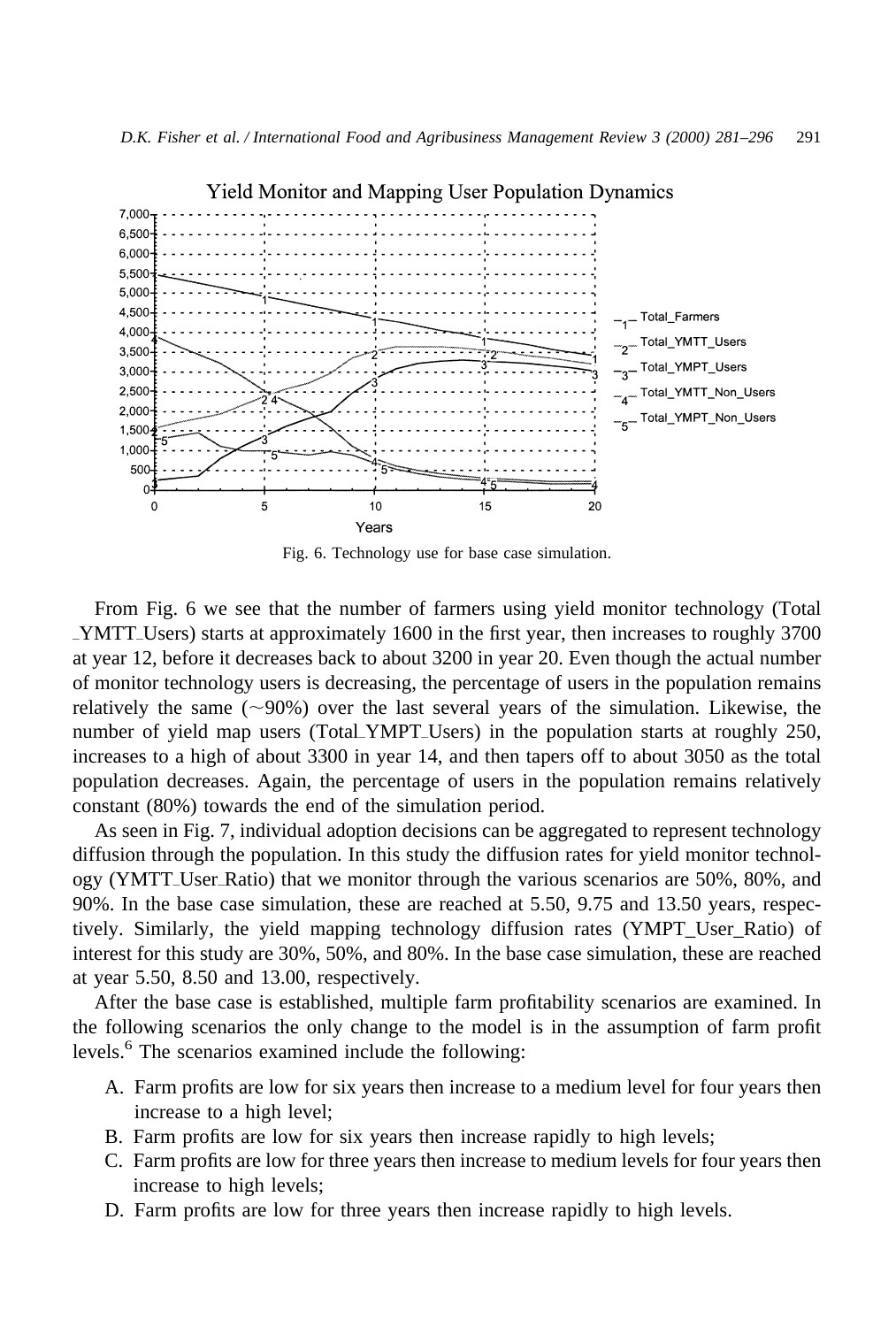

Fig. 7. Technology diffusion for base case simulation.

As illustrated in Fig. 8, all profit scenarios trend back to the medium level after four years of high profits occur. The diffusion graphs for each of the scenarios are roughly the same shape as in Fig. 8. However, the year at which the various levels of diffusion are attained differ between the scenarios, as is indicated in Table 3.



Fig. 8. Profit scenarios.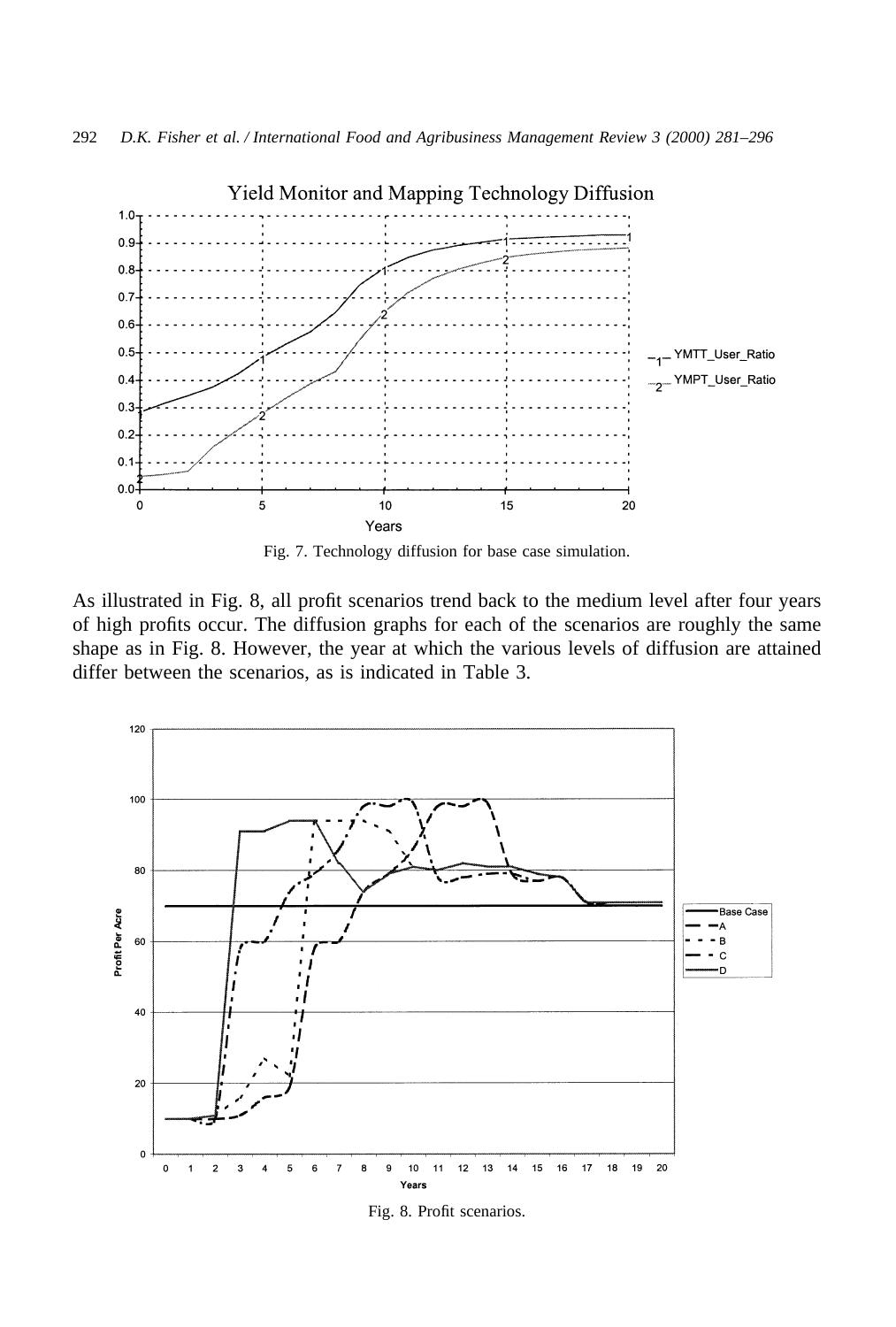| Scenario | Description    | Speed of | Yield monitor |       |                              |      | Yield mapping |       |
|----------|----------------|----------|---------------|-------|------------------------------|------|---------------|-------|
|          | low years      | increase |               |       | Year diffusion level reached |      |               |       |
|          |                |          | 50%           | 80%   | 90%                          | 30%  | 50%           | 80%   |
| Base     | Profit fixed   |          | 5.50          | 9.75  | 13.5                         | 5.50 | 8.50          | 13.00 |
| A        | 6 yr           | Gradual  | 7.00          | 12.00 | 15.5                         | 8.25 | 10.50         | 15.00 |
| B        | 6 yr           | Rapid    | 6.25          | 9.50  | 13.5                         | 7.50 | 8.25          | 12.75 |
| C        | 3 yr           | Gradual  | 6.00          | 9.75  | 13.5                         | 6.00 | 8.50          | 12.75 |
| D        | $3 \text{ yr}$ | Rapid    | 4.50          | 7.75  | 11.5                         | 4.50 | 6.50          | 11.00 |

| Table 3 |                                 |  |
|---------|---------------------------------|--|
|         | Years diffusion levels attained |  |

Overall, diffusion rates are positively related to farm profitability. In addition, diffusion rates are negatively related to the length of time required to move from low to high profitability. For both the yield monitor and yield mapping technologies Scenario A, which has the longest time lag in attaining high profitability, results in the longest time period required to reach each diffusion level. As shown in Table 3, for Scenario A the yield monitor diffusion level reaches 50%, 80%, and 90% in years 7.0, 12.0 and 15.5 respectively. Yield mapping technology diffusion rates under Scenario A are 30%, 50%, and 80% in years 8.25, 10.5, and 15.0, respectively.

Scenario D, the shortest time lag required to reach high profitability, results in the shortest time period needed to attain each level of diffusion. Comparing Scenarios A with B, and C with D, demonstrates how the speed of recovery from low profits impacts the diffusion rates. Finally, each scenario results in diffusion rates that differ from the base case of constant profits.

These scenarios represent reasonable (but different) projections for future trends of overall farm profitability that may be held by different members of a management team. For example, currently Corn-belt farm incomes are depressed.<sup>7</sup> One manager may believe that farm profits will change slowly and the current depressed farm incomes will continue for a long period of time and that recovery will be gradual (similar to Scenario A). However, another member of the management team may believe that low farm profits will change rapidly because of droughts or other shocks to the system and therefore the current low profits will remain only for a short time and that the return to high profits will be rapid (Scenario D). This is a simple illustration of how managers may have different mental models of future farm profits. Each manager will, to some degree, base their decisions and plans on these models.

As demonstrated in this example, the system dynamics model may be used to simulate possible diffusion rates under each manager's beliefs. Managers are able to explore the possible results of different scenarios and learn about implications of their own beliefs and decisions as well as those of other managers. Managers have the opportunity to learn and modify their mental models in response to the simulation. In this way, models such as the one used in this study can be useful tools to develop, refine, communicate or build consensus on decisions or plans.

Other strategic decisions and planning situations that may be explored with this model include the timing of market entry, or the timing of a sales and promotional effort. Suppose a firm is planning to enter into a particular product line that is related to precision agriculture.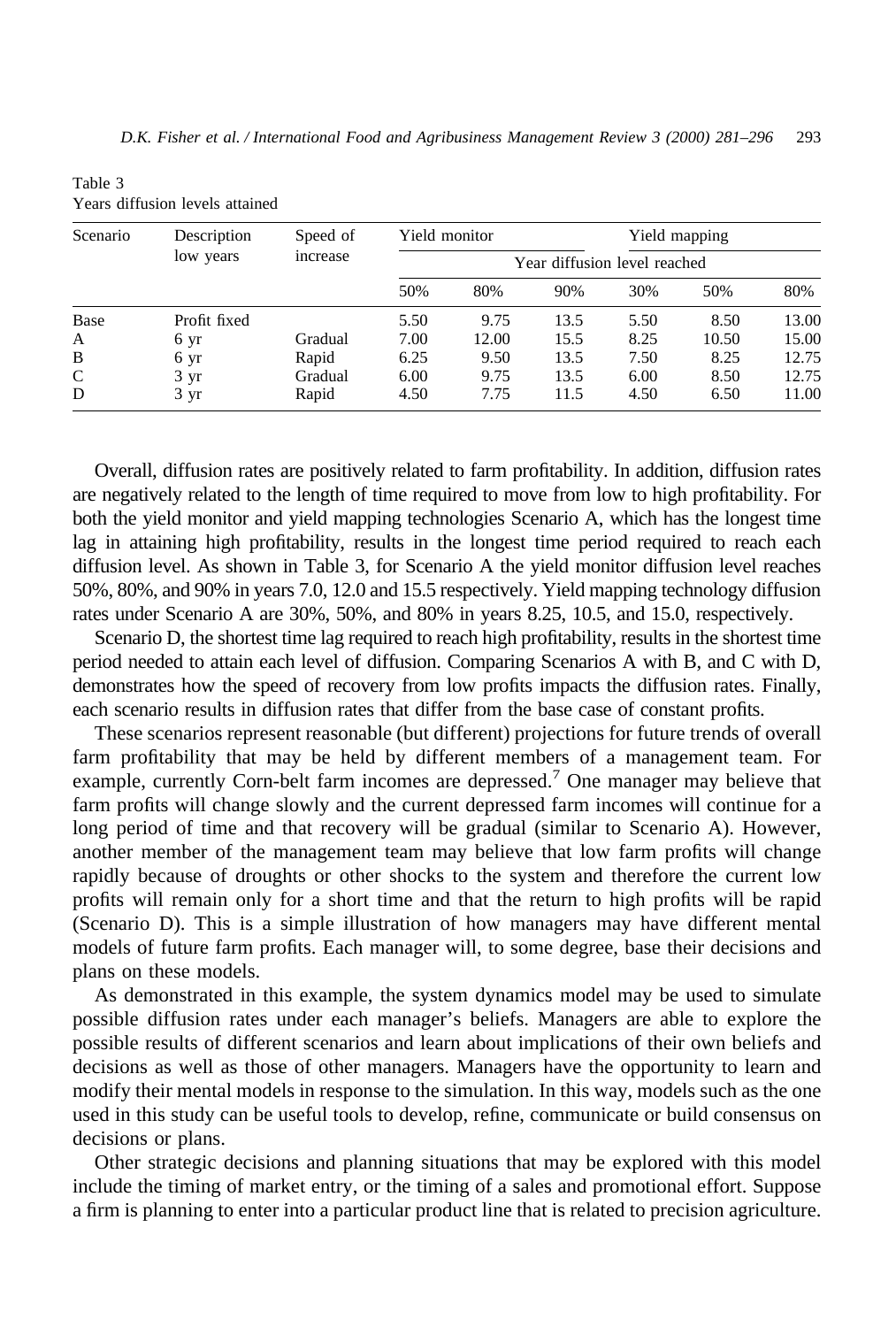Further suppose, that the success of their entry into the market depends upon the number of potential users. Scenarios may be simulated to help managers understand the factors that influence the number of potential users under various conditions. This understanding can lead to more informed decisions regarding the timing of market entry. As another example, consider a firm anticipating a major sales and promotion activity. The best time to hire new sales staff and run advertisements may depend upon diffusion rates. The timing and amount of various sales, as well as the promotion levels can be explored within the system dynamics model used in this study. Again, the model simulations may illuminate complex interactions and resulting diffusion rates, which in turn can help managers better plan activities. These examples along with the scenarios presented in this study demonstrate how system dynamics models can be used to assist agribusiness managers in strategic decision making.

# **4. Conclusion**

Managers in agricultural businesses are faced with a dynamic, complex, and uncertain environment in which to make decisions. The factors affecting decision outcomes change over time, results are not known at the time decisions are made, and often long lags exist between the time the decision is made and when results are known. One method managers can use to improve decision making in such an environment is the use of sophisticated management tools. These tools allow managers to explore the effects of different decisions, view outcomes, and learn about factors that influence results. That is, management tools can be like flight simulators in that they allow managers to learn about the potential implications of current decisions. Learning about the consequences of different decision options should improve managers' performance.

System dynamics modeling is one type of management tool. The advantage of system dynamics models is that they can incorporate many of the complexities of the actual environment that other models cannot. These models also incorporate time lags, feedback effects, and causal factors. They present information in an easy to understand, visual context. Thus, system dynamics models offer the potential to enable agribusiness managers to practice decision making.

The model developed and employed in this study is a system dynamics model of farmer adoption and the resulting diffusion of yield monitor and mapping technologies. The model incorporates complex, dynamic causal factors, time delayed realization of results, and feedback effects. As one example of how the model can be used to provide insight to agribusiness managers, simulations are run over varying levels of farm profits. The purpose of this work is to demonstrate the utility of sophisticated management tools, such as systems dynamics, in aiding agribusiness managers' decision making.

# **Notes**

- 1. In Fig. 3, solid lines indicate exogenous factors, dashed lines indicate endogenous factors, and intersected lines represent time lags.
- 2. Some farmers install yield monitors without global positioning capability or they do not choose to subscribe to the positioning signal. In fact, a 1998 survey of Illinois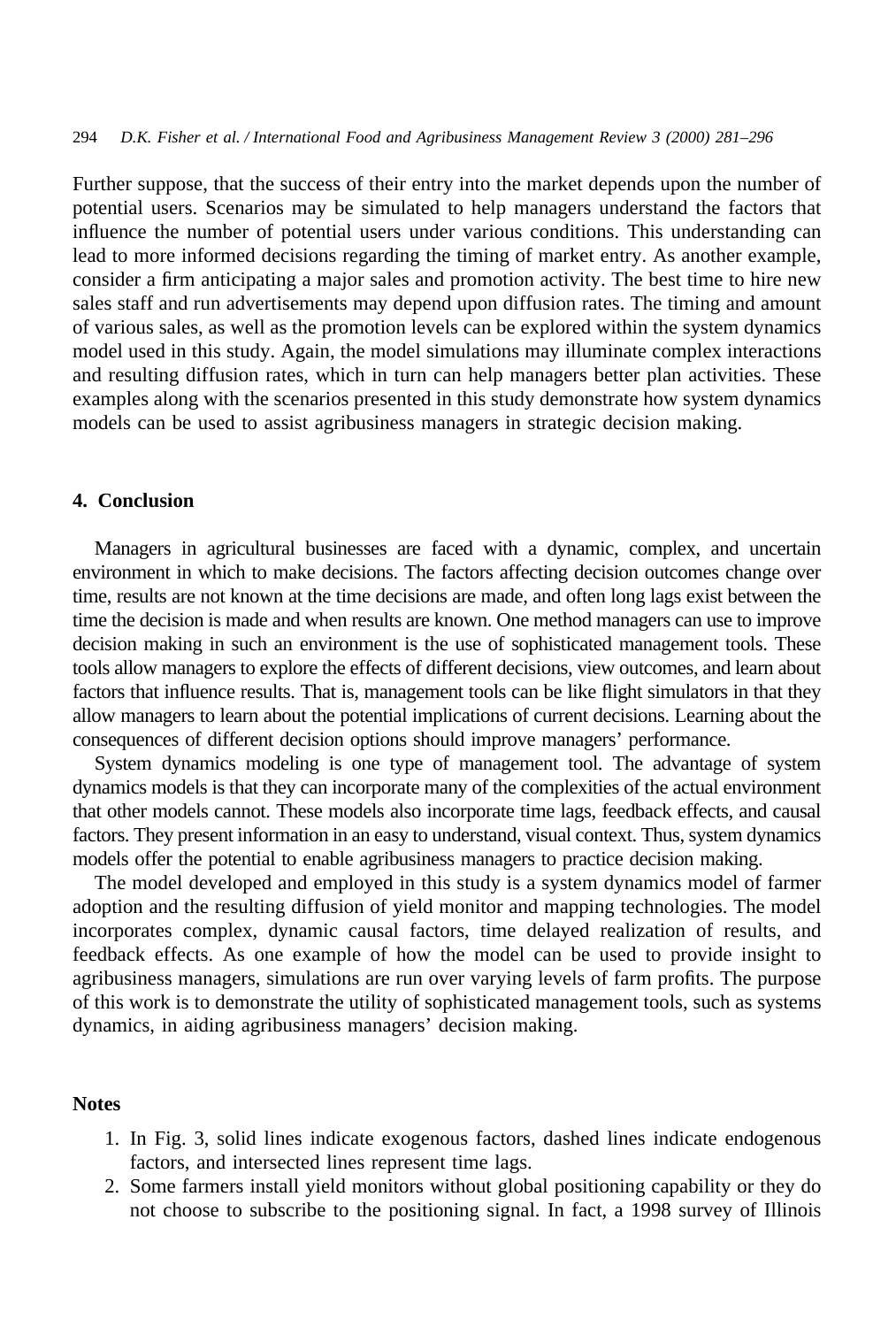farmers showed that 19.5% owned yield monitors and roughly one-half of those had full global positioning capability and used the mapping technology (Norvell and Lattz, 1999).

- 3. Numerous other information linkages are defined in the model and are detailed in Nelson (1998) but are not shown here because their inclusion would make the paper too lengthy.
- 4. These are the feedback loops identified by Homer (1987) in the technology diffusion process.
- 5. A farm profit level of \$70 per acre is extrapolated from FBFM (1999) using the actual average profits for the period 1992 through 1997.
- 6. Farm profits are designated as: Low profit is less than \$50 per acre; Medium profit is between \$50 and \$85 per acre; and High profit is greater than \$85 per acre.
- 7. Farm profits for 1998 were \$14 per acre (FBFM, 1999).

# **References**

- Akridge, J. T., & Whipker, L. D. (1996). *Precision ag service dealership survey results.* Center for Agriculture Business Staff Paper No. 9611, Purdue University.
- Blackman, W. A. (1972a). Forecasting through dynamic modeling. *Technological Forecasting and Social Change, 3,* 291–307.
- Blackman, W. A. (1972b). A mathematical model for trend forecasts. *Technological Forecasting and Social Change, 3,* 441–452.
- Blackman, W. A. (1974). The market dynamics of technological substitutions. *Technological Forecasting and Social Change, 6,* 41–63.
- Boehlje, M. (1999). Structural changes in the agricultural industry: how do we measure, analyze and understand them? *American Journal of Agricultural Economics, 81* (5), 1028–1041.
- Daellenbach, H. G. (1994). *Systems and decision making: a management science approach.* New York: John Wiley & Sons, Inc.
- Diawati, L., Kawahima, H., & Hayashi, Y. (1994). Skill formation and its impact on the adaptation process of new production systems. *System Dynamics Review, 10* (1)*,* 29–47.
- Finkelstein, S. N., Homer, J. B., & Sondik, E. J. (1984). Modeling the dynamics of decision making for emerging medical technologies. *R&D Management, 14* (3), 175–191.
- Homer, J. B. (1987). A diffusion model with application to evolving medical technologies. *Technological Forecasting and Social Change, 31,* 197–218.
- Huff, A. H. (1990). *Mapping strategic thought.* New York: John Wiley & Sons, Inc.
- Illinois Farm Business Farm Management Association (FBFM). (1999). *1998 farm income and production costs: advance report.* University of Illinois Extension, Document No. C1363A.
- Kahneman, D., & Tversky, A. (1979). Prospect theory: an analysis of decision under risk. *Econometrica, 47* (2), 263–291.
- Khanna, M., Epouhe, O. F., & Hornbaker. R. (1999). Site-specific crop management: adoption patterns and incentives. *Review of Agricultural Economics, 21* (2), 455–472.
- Lowenberg–DeBoer, J., & Swinton, S. M. (1997). Economics of site-specific management in agronomic crops. In F. J. Pierce & E. J. Sadler (Eds.), *The state of site specific management for agriculture* (pp. 369–396). Madison, WI: American Society of Agronomy, Inc., Crop Science Society of America, Inc., Soil Science Society of America, Inc.
- Mahajan, V., & Peterson, R. A. (1979). First-purchase diffusion models of new-product acceptance. *Technological Forecasting and Social Change, 15,* 127–146.